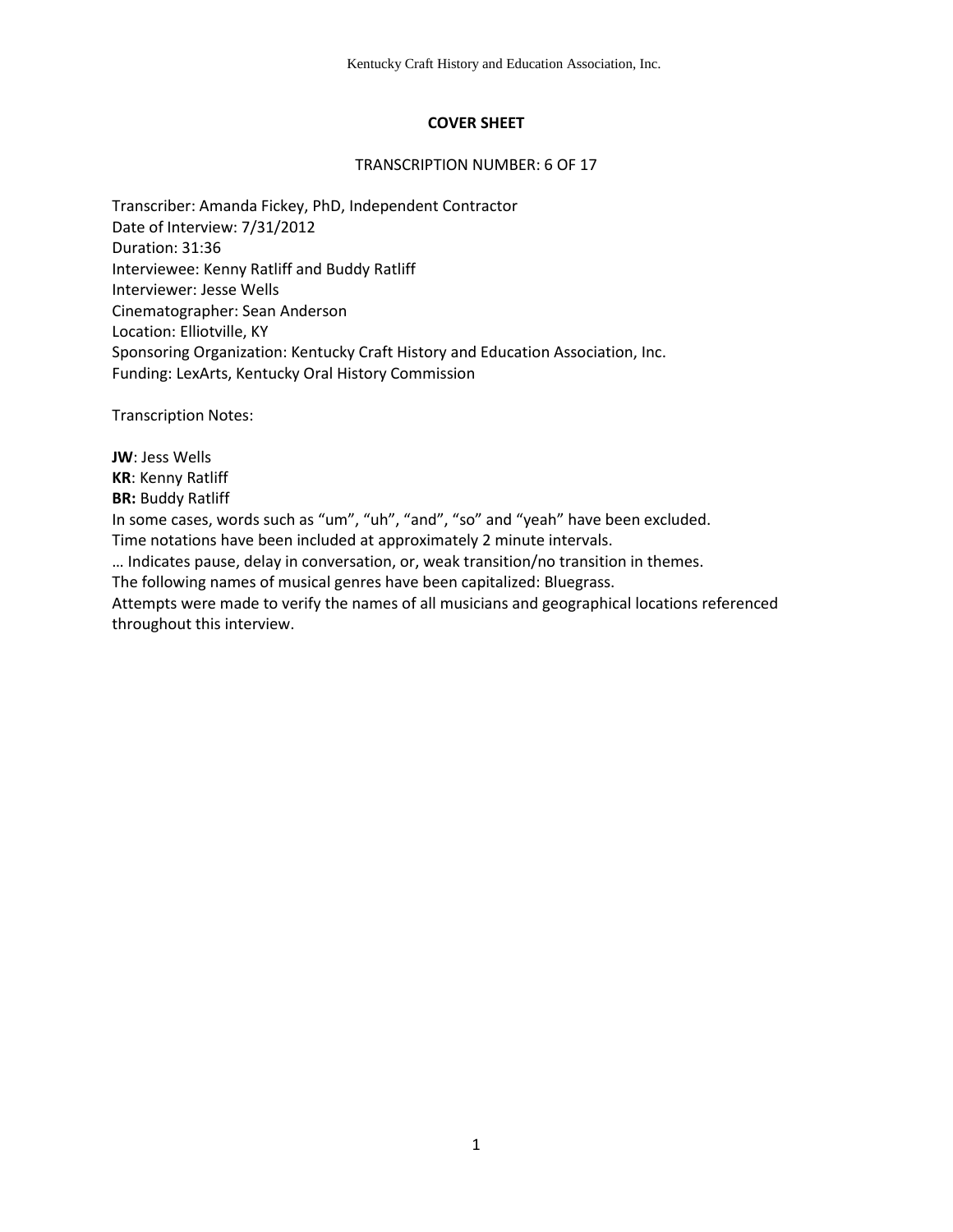**0:00** 

**BR:** You been in this shop here before?

**JW:** Yes.

**BR:** Have you?

**JW:** Yeah. Been here before it was over… Before you had this big shop.

**KR:** I remember one time you brought your mandolin and I started taking the top, or back, or something off of it.

**JW:** Top.

**KR:** You went in the other room because you couldn't stand it.

**JW:** I couldn't watch.

**BR:** Couldn't stand it? What do you mean?

**KR:** When I started hitting it with a hammer and a knife, you know, taking the top off of it.

**BR:** Oh yeah. Couldn't stand that…

**KR:** He went in the other room and held his head.

**JW:** Interview with Kenny Radcliff and Buddy Radcliff for the Kentucky Craft History and Education Association. July  $31<sup>st</sup>$ , 2012. Thanks for letting us be here.

**KR:** Alright.

**JW:** I appreciate you letting us in your home. I'd like to start off and get a little bit of history from each of you. Buddy, we'll start with you. Where were you born?

**BR:** I was born in Martin, Kentucky. Floyd County.

**JW:** And when? What date?

**BR:** Oh, October 23rd, '22.

**JW:** '22.

**KR:** 1922… Lord.

**BR:** That was a long time ago. Yeah.

**JW:** A lot has changed since then.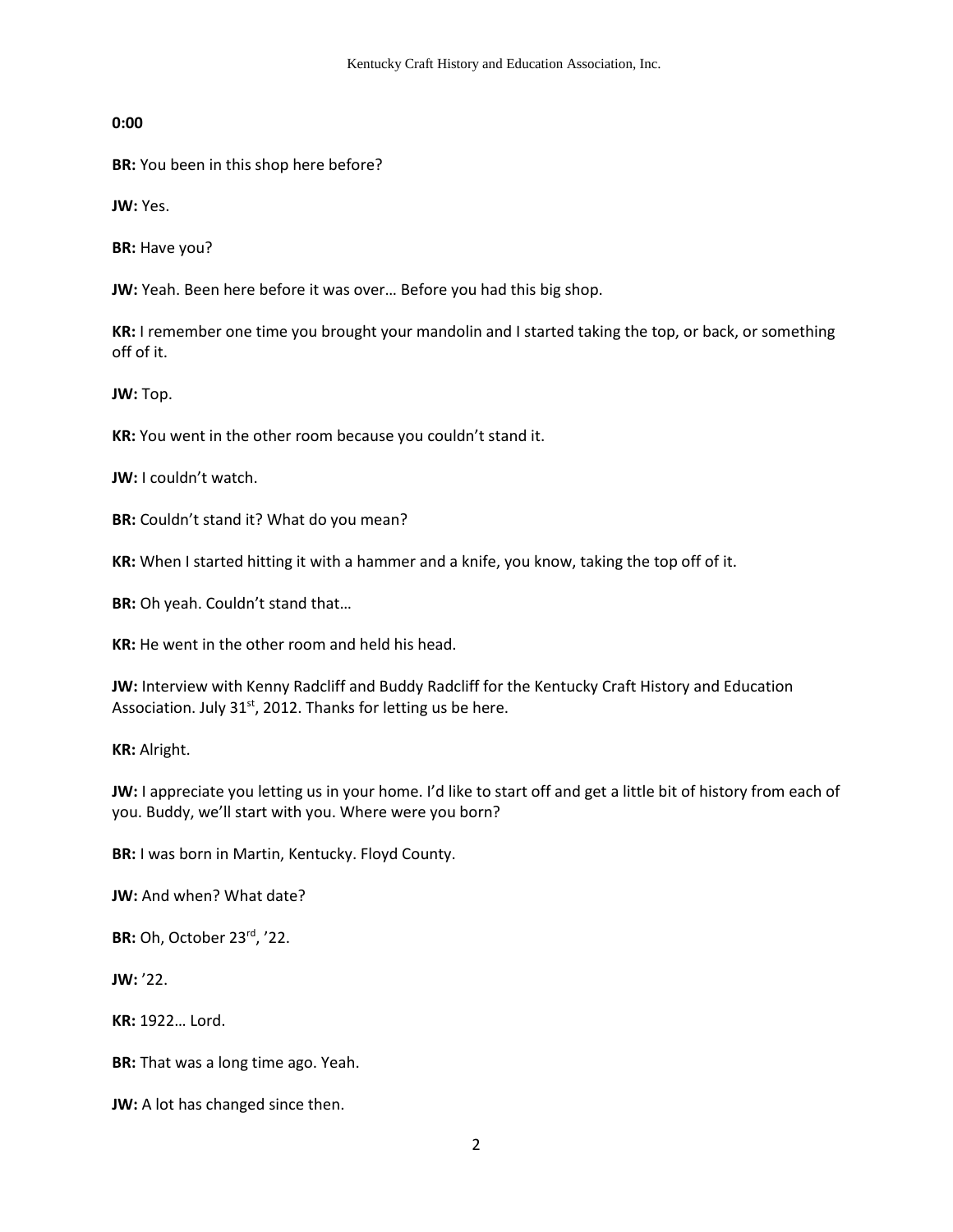**KR:** Yeah.

**BR:** Yeah, a lot changed, including myself.

**JW:** Ken?

**KR:** I was born in Jackson, Michigan. 1950.

**JW:** 1950.

**KR:** That's kind of a long time ago too, wasn't it?

**JW:** Not so long ago…

**BR:** Getting that way, ain't it?

**KR:** Yeah.

**JW:** Can you tell us a little bit about how you each got started as luthiers working with instruments?

**BR:** You mean luthier or playing?

**JW:** Both! Both.

**BR:** Oh…

**JW:** Both… Which came first?

**BR:** Well, I started playing, trying to play, you know, early. That's when I got a fiddle from my… my uncle's fiddle. I decided I'd see if I could play such a thing as that.

## **2:18**

**JW:** That was your first mistake, right?

**BR:** He let me have it. Yeah, he let me have it. He gave it to me, well, he didn't give it to me, he loaned it to me. I had to tear it down and fix it. It was all messed up. I didn't know anything about that, but I did it anyway.

**JW:** So you reworked the very first fiddle he gave you?

**BR:** Yeah, the first fiddle I had, reworked it and glue it up.

**KR:** That's how you learn, ain't it?

**BR:** Huh?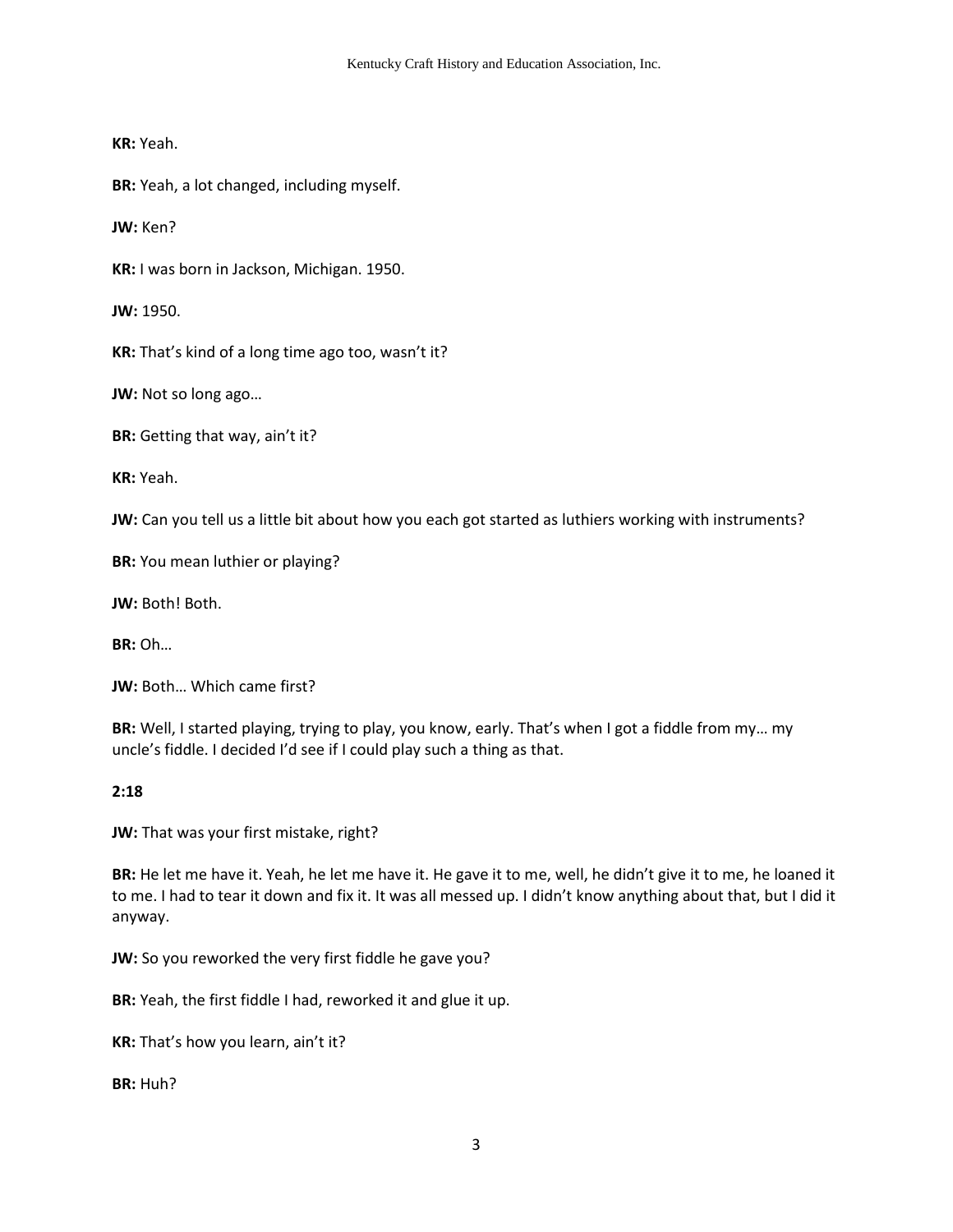**KR:** That's how you learn, ain't it?

**BR:** That's how you learn to do the job.

**KR:** What'd you have to do to it?

**BR:** Oh, it was opened up, and the back top had cracks in it. I had to glue those all up…

**KR:** What kind of glue did you use?

**BR:** Well, I was trying to remember. It was some kind of yellow glue that I had… Charlie Dean gave it to me. It was what he used.

**KR:** Probably Elmers.

**BR:** So I did it. It worked good.

**JW:** How many fiddles have you made?

**BR:** I've made about four. That's all.

**KR:** But he's worked on countless…

**BR:** I've worked on, I've rebuilt so many of them, regraduated them, made good ones out of them. Take a bad one and make a good one.

**JW:** What do you do when you do that? What's your process of rebuilding a fiddle?

**BR:** Take it apart. Take the top off and get the fingerboard and everything out of the way so you can put your gauges in there and measure and see what you've got, how much wood is there and so forth. If it's too heavy, you have to mark it. Then, I have a gauge that goes through, a size gauge…

**KR:** Caliber.

**BR:** Caliber gauge.

**JW:** Where do you find those?

**BR:** Had to make it.

**KR:** Find them right here.

**BR:** There they are. That's it.

**KR:** Here they are! **[KR picks up gauge and demonstrates]**

**BR:** There they are. They're homemade.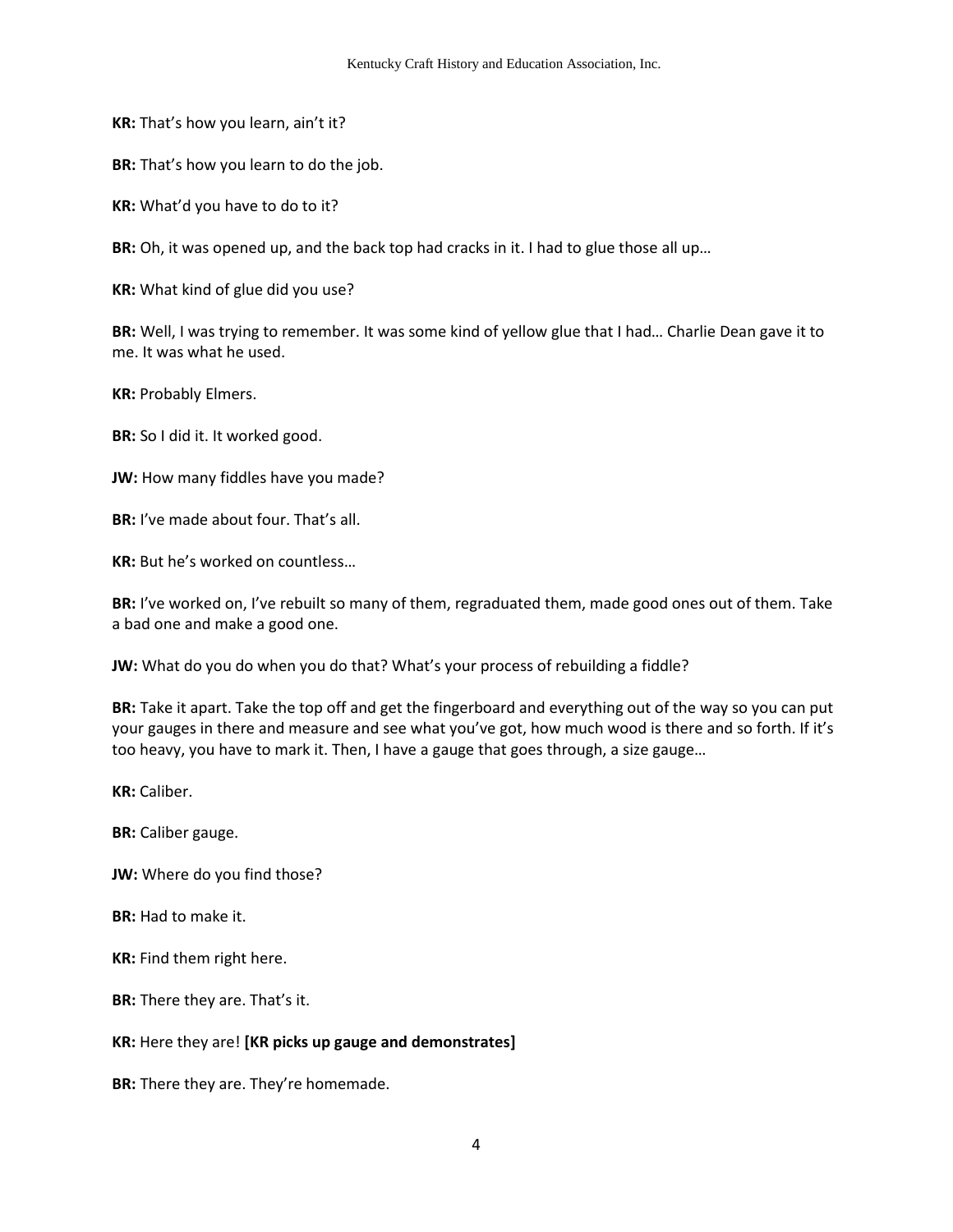**KR:** Homemade ones. Work just as good.

**BR:** They're wonderful. They are precise things.

**JW:** Have to be, don't they?

**BR:** Have to be right.

**JW:** Such small increments.

**BR:** So I went in there and experimented with a fiddle or two to learn what it would take to make them sound good. I'd peck on them, and pound on them a little bit, and figure out what should be done. I'd measure around in places inside, the top and back. Finally, I got to going in there with a good sharp knife and cutting them out. It's called regraduating.

**4:57**

**JW:** Did anybody show you what to do? Did you have any training?

**BR:** I didn't have any training. No, I just had to do it by thoughts… Just do it. That's all.

**JW:** But did you teach your sons to do that?

**BR:** Yeah. Kenny and Stevie, I'll tell you, they were so much better than me when they got done that I had to kind of back off you know.

**JW:** Gave away all the secrets?

**BR:** Yeah, they learned all of them. They improved on things that I didn't.

**JW:** Ken, what's your experience? Obviously, you studied. You had a great teacher.

**KR:** Well, yeah. That's the first thing I remember. I was three years old. I can remember that. And he was making, carving a top for a fiddle on the kitchen table there on Buck's branch, in the kitchen. I remember him carving that top and that's the first thing I remember about making anything.

**JW:** Did you play anything before you were 3?

**KR:** I started playing when I was seven. I didn't play until I was three. No… We lived in Arizona. He ran a trading post out there on the Navajo Reservation. I remember starting to play there.

**BR:** He was seven years old.

**KR:** Yeah, seven, he was teaching me to read.

**BR:** I was teaching him music and everything.

**KR:** He was teaching me to read music.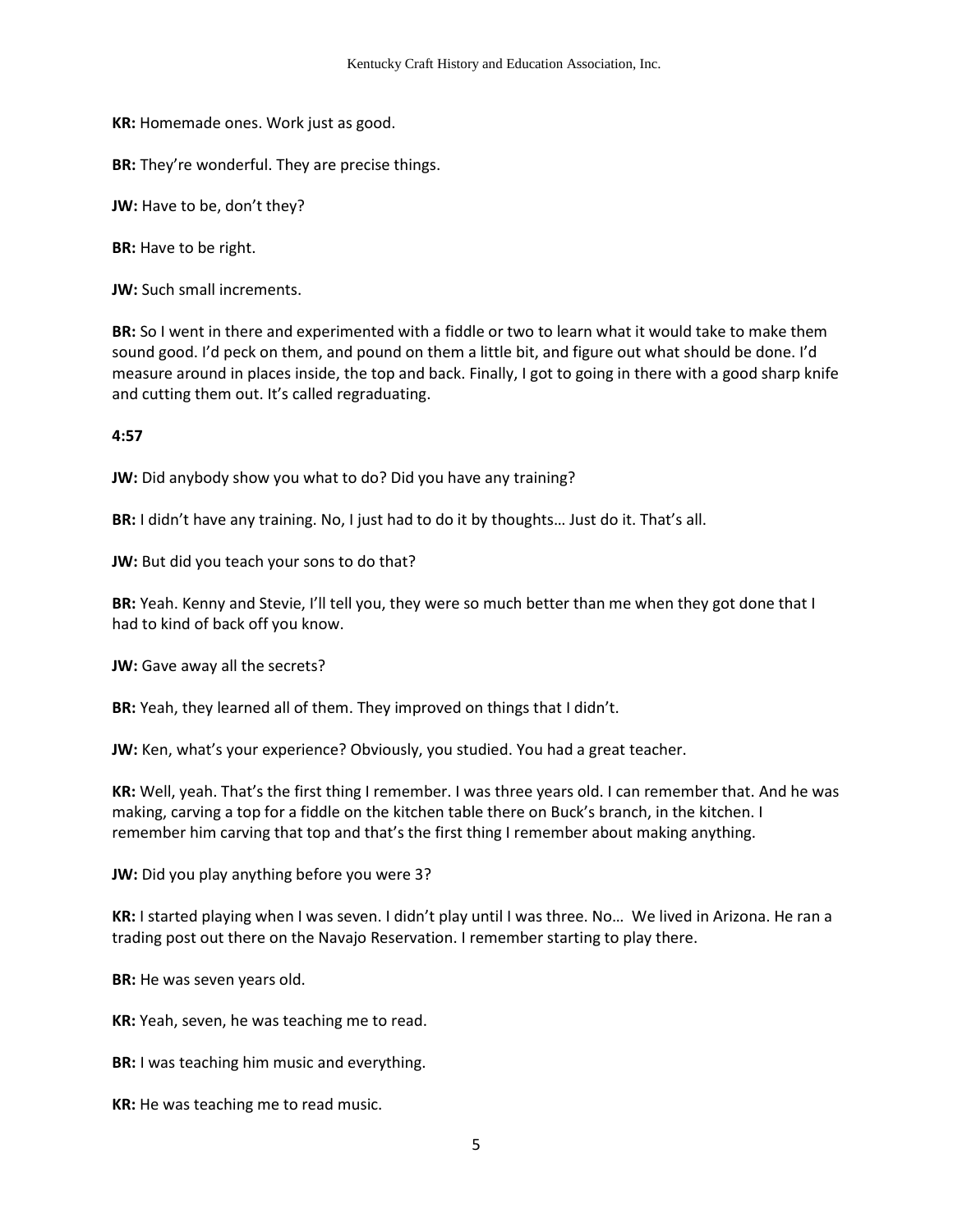**BR:** I had plenty of time to do it out there among all those Indians. They'd come in there and stand there and watch us. They'd do their little dance and thing and carry on.

**JW:** Were you playing fiddle tunes? What kind of music were you playing?

**BR:** Yeah, I was playing. Classical music is what I mostly played then. Of course, I was playing fiddle too, but fiddle tunes were harder than Classical. To me it was. To do them right…

**JW:** Well now, you didn't just play the fiddle. What was your first instrument?

**BR:** My first instrument…

**JW:** Yeah, what'd you start playing?

**BR:** Guitar.

**JW:** Guitar?

**BR:** Yeah. Chords on a guitar.

**JW:** Did you play with any groups?

**BR:** Huh?

**JW:** Did you play with any groups? Any bands?

**BR:** No particular one, just the certain ones that run up and down the road in front of the house dragging an old guitar along.

**KR:** Didn't you get to play with Lester and Earl though?

**BR:** Oh yeah, I played with Lester and Earl Flatt.

**JW:** Well that's nobody!

**BR:** Played with them a long time.

**KR:** That's a bunch of nobody's… running up and down the road dragging instruments around.

**JW:** Well, who else?

**BR:** Oh… Nobody that amounted to anything I don't think.

**KR:** I think Jimmy Dickens amounted to something didn't he?

**BR:** Who?

**KR:** Jimmy Dickens.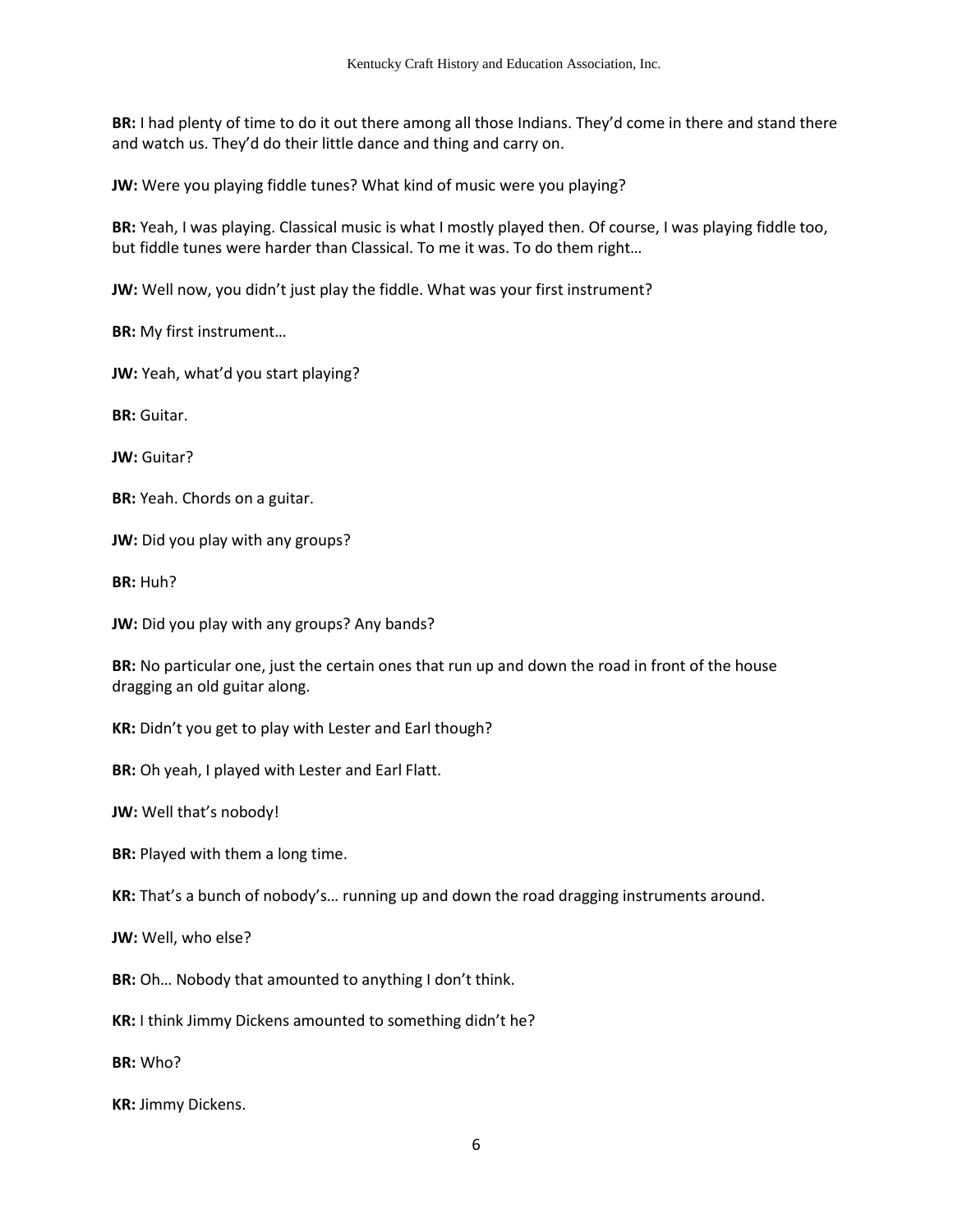**JW:** Little Jimmy Dickens.

**KR:** He kind of amounted to something.

**BR:** Oh yeah, I played with him for a long time, that little fella…

**KR:** How come you aren't saying that?

**BR:** I forget. My mind is not like it used to be. Can't put all this stuff together…

**KR:** Your memory is fading huh…

**BR:** Mhm.

**KR:** Well…

**BR:** You get about ninety years old and your memory ain't what it used to be. I don't care how smart you were at one time.

**JW:** Doesn't matter, does it?

**BR:** You're going to lose some of it.

**7:55** 

**JW:** Well Ken, what was your first instrument that you learned to play?

**KR:** Fiddle.

**JW:** Fiddle?

**KR:** Violin. Little old half size you know, size seven. But I never learned to play too good, I just got to making them and stuff…

**BR:** He learned better, he sounded a lot better than me! Had a better tone than I did.

**JW:** I'm glad you can both clarify the truth here for me. I've heard you play.

**KR:** I can play a little bit.

**BR:** He had a good tone. Kenny's got a wonderful tone. I concentrate on other things, you know, the other part of it. The making end of it.

**JW:** What did you make? You're known as a mandolin builder.

**KR:** I made a violin first. I was in university taking art, I was an art major. Had my master's degree, and taking a sculpture class. His name was Bill Bryant, was the sculpture teacher. He made a little trapezoid fiddle. Do you know what that is?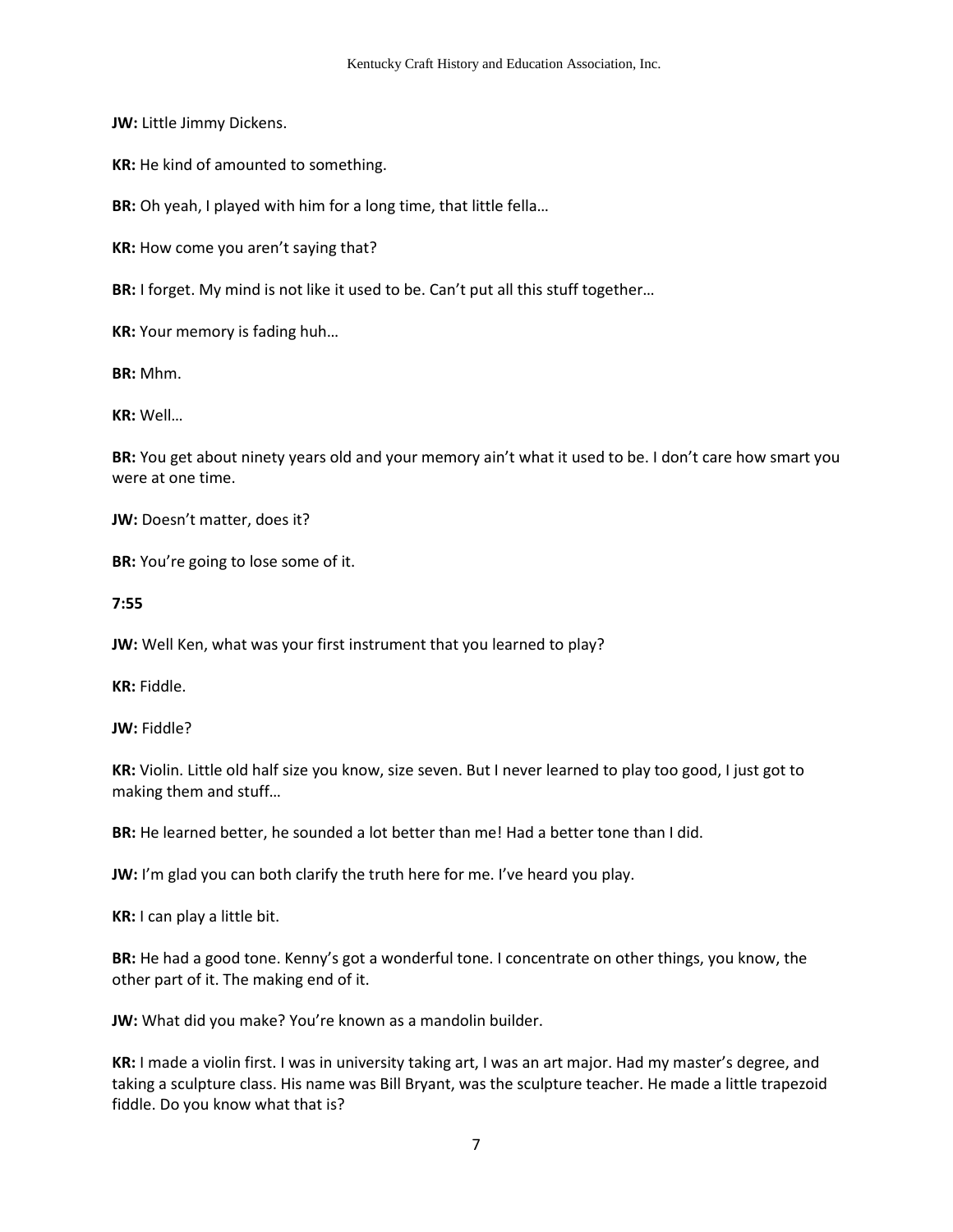**JW:** Mhm.

**KR:** He said, "Everybody's going to make a trapezoid fiddle." I said, "That's what you think. I'm going to make a real fiddle. I ain't wasting my time with a silly looking thing as that." So he says, "You can't do that." And I said, "You watch me." It took me two weeks and I had a fiddle done.

**JW:** Two weeks?

**KR:** Two weeks to build that fiddle. There it hangs, right there behind you on the wall. What's left of it.

**JW:** Wow.

**KR:** I remember working on that thing. I was going like crazy. I couldn't stop! Couldn't stop! And somebody said, "What's your hurry, Ken?"

**BR:** He got excited!

**KR:** I said, "I got a concert tonight!" But I was living in Normal Hall believe it or not. Do you remember Normal Hall? It's still there I guess.

**JW:** It's still there.

**KR:** I got to where I was carving on that thing and I couldn't stop. I was obsessed with it. And I had nowhere to work, so I was working on the floor of my apartment in the corner, you know, I had the thing captured in the corner where it couldn't get away on the back and I was peck, peck, peck, you know, peck, peck, peck, with the hammer here and stuff like this **[KR shows tools] …** and the chisel. Peck, peck, peck, peck, peck, peck, peck down the corner… peck, peck, peck.

**JW:** Did you have a roommate?

**KR:** I had a wife!

**JW:** Oh, ok.

**KR:** But I lived upstairs and I had someone living downstairs. Peck, peck, peck, peck… And all of a sudden somebody downstairs screamed, worst screaming on earth, going crazy. Then I realized what I was doing. I was driving somebody nuts. That was my first fiddle. First instrument. I didn't start building mandolins until '81.

## **10:29**

**JW:** What got you interested in building a mandolin?

**KR:** Well I kind of got to thinking that they might be a little bit easier to get a good tone out of. A fiddle is kind of touchy, and there are so many old fiddles and stuff. I figured mandolins would be easier to sell. I was wanting to make a living at it. So I started making mandolins. I was obsessed with that too for a long time. I was right. It was a little easier to sell. It wouldn't that easier to get tone out of though. A fiddle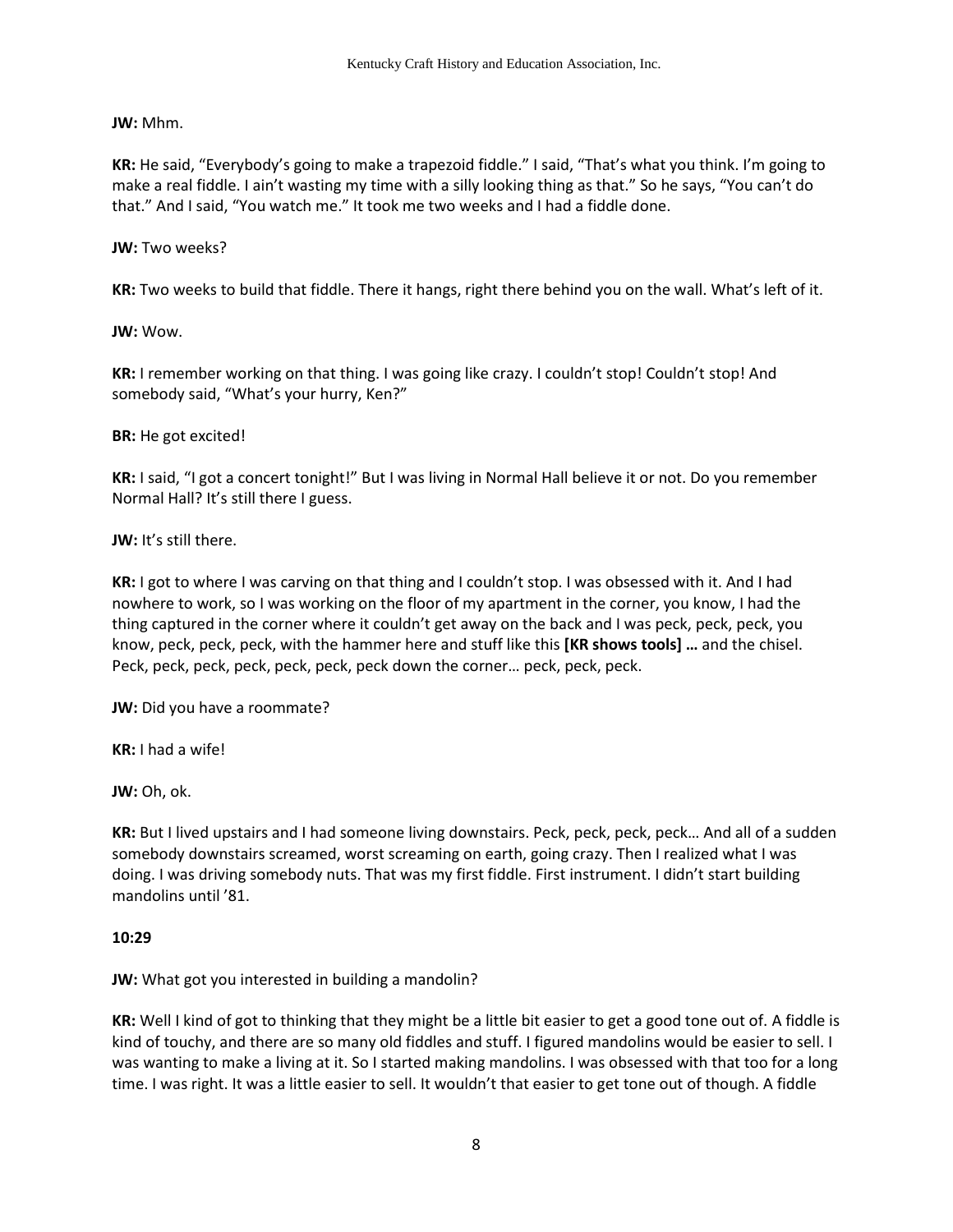might be a little easier to get a good tone out of, but I'm finally come to where I can get a pretty good tone, after 328 mandolins.

**JW:** Wow. So, you've been able to have a good livelihood from…

**KR:** I've made a living, but I've done everything that I've got, I've built. The house, the shop, everything… I'm lucky enough to make a little living at it. So I do pretty good.

**JW:** Who are some folks that play your mandolins these days?

**KR:** Keith Sewell. You ever hear of him?

**JW:** Absolutely.

**KR:** Yeah?

**JW:** I saw him with Lyle Lovett playing one of your mandolins.

**KR:** Yeah, he plays one of mine. Shoot, I can't remember now who… Well now, Aubery **(unable to discern name – 11:51)** plays one once in a while, but you know how he is. He kind of buys it, and then he'll sell it in a week or two.

**JW:** Brian Sutton.

**KR:** Brian Sutton. Yeah.

**JW:** He plays one of your mandolins.

**KR:** I can't remember who else. There are 328 of them… a lot of young guys, young fellas.

**JW:** I saw one in Tazewell, Virginia two weeks ago.

**KR:** You did?

**JW:** A young guy playing.

**KR:** What was his name? Do you remember?

**JW:** Adam McPeak… ?

**KR:** I've heard of him.

**JW:** Adam McPeak.

**KR:** Seems like I remember that name. There's a Rigney boy that endorses my mandolins. He's in Tennessee. Real good player. Cory Piot? You ever hear of him?

**JW:** Oh yeah.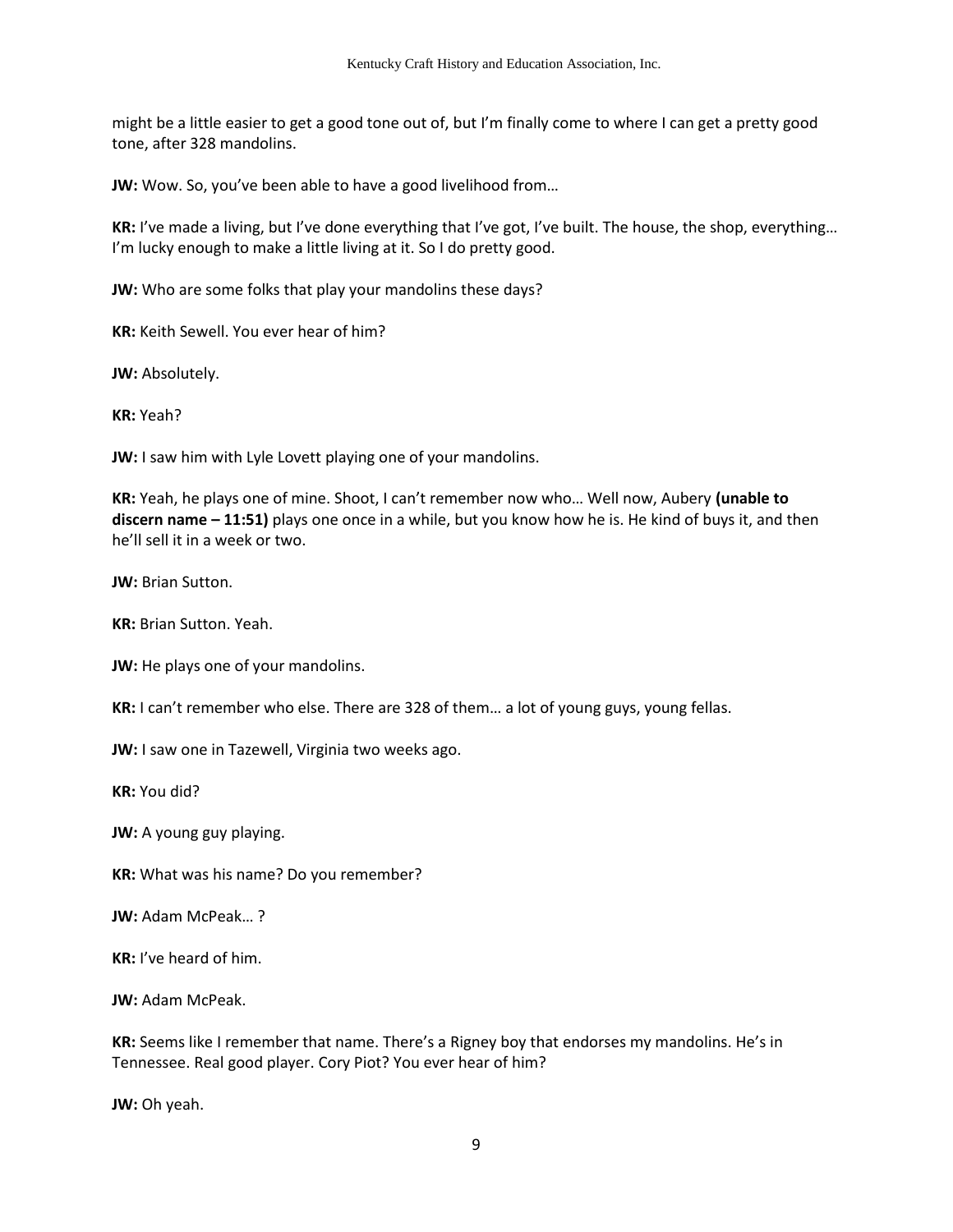**KR:** He's playing them. Guy by the name of David Blood. You ever hear of him?

**JW:** No. I'll have to look him up.

**KR:** He's got a website, a **[unable to discern word – 12:51]** website on Facebook. You might look it up.

**JW:** Yeah. I'll take a look.

**KR:** He's got the whole list of everything everybody plays on.

**JW:** Alright.

**KR:** He really likes my mandolins. He's got three or four of them.

**13:02**

**JW:** What's unique about your mandolins?

**KR:** What's different about them?

**JW:** Yeah. Maybe, if you want to show that one…

**KR:** Well, that's one of my, number 41. So they've changed a lot since then and this is the top for this one and it had a center hole here which I experimented with way back then. That was in '97. It sounded really good, but the drawback with it, it was weak on the top. So I made lots of them and I've replaced the tops on maybe ten. So that ain't too bad.

**JW:** No, not at all. So that's what you're in the middle of…

**KR:** That's it right there. Starting the top…

**JW:** That's a new top.

**KR:** New top for that one.

**JW:** Is that Spruce? What do you like to use?

**KR:** I like European Spruce. That's what this is. I seem to get good results with it. I'm thinking that's going to be a good one. So, what's unique and different about mine I guess… I pretty much have a reputation of having mandolins that have a deep tone. I've always wanted to; I've always strived for that and I guess that's what I'm known for is deep tone mandolins. I don't like tin-y sounding things.

**JW:** Do you try to copy any particular mandolin?

**KR:** No. I always went my own way from the very beginning which probably was a mistake. It held me back there a long time, but I wouldn't trade that for nothing because I've learned so much my own way and that's what makes my mandolins I guess different because I didn't learn from anybody else or didn't try to emulate anybody else, you know what I mean?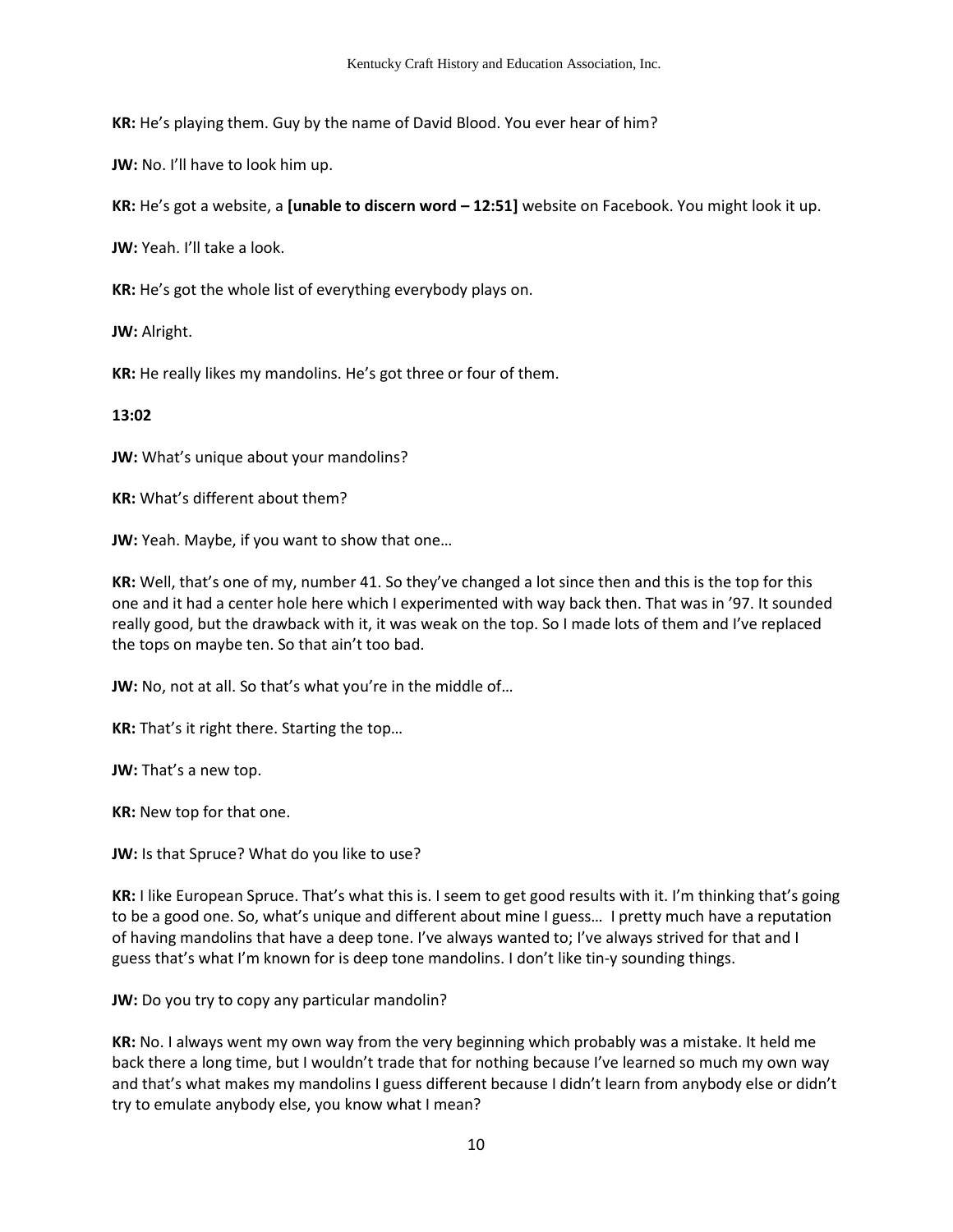**JW:** Sure. What mandolins do you… Are there any builders out there that you admire in the mandolin world?

**14:49**

**KR:** Yeah, I admire Gilchrist, and Mike Kimnetzer, and Dudenbostel mandolins, Don Macrostie **[verified spelling via internet].** They all make some fine stuff.

**JW:** There are some great builders out there today.

**KR:** A lot of them today, in this day and age.

**JW:** Well let's get one of your more recent… I really like your distressing.

**KR:** This is one of my distressed models. It's made in this year, but you wouldn't know it because it's beat to death. All cracked and scratched and everything else. The finish cracks on it you know, or put on by me… I don't know. It seems like 80, maybe 90% of my customers prefer the old look as compared to the new shiny ones, and I'd rather make the old looking ones. More interesting to me. It's kind of art in itself you know, to do that, to make them look old.

**JW:** Do you think that affects the sound in anyway?

**KR:** Seems like it does, but I don't really know what it does. It might be a little bit psychological. There's one thing that's different about them, that they have less finish on them.

**JW:** Yeah. I hear a lot of people say they don't sound any different, but I agree.

**KR:** Well, they do it seems like. The less finish, the better…

**JW:** Let it breathe…

**KR:** Just enough to protect it is all you really need. That's what these have on them. Less inhibits the vibrations on this with the two or three coats as compared to eight or ten. But, I get good mandolins with eight or ten coats too, you know.

**JW:** True. You want to play a little bit?

**KR:** I don't play. I don't play very well…

#### **16:49**

## **[KR demonstrates on mandolin, occasional comments by BR and JW in background]**

**KR:** I don't play too much Bluegrass see. Bluegrass is not the only type of music.

**JW:** Need a little misty every now and then.

**KR:** Yeah. You want to play one? Why don't you try it once? **[KR hands mandolin to BR]**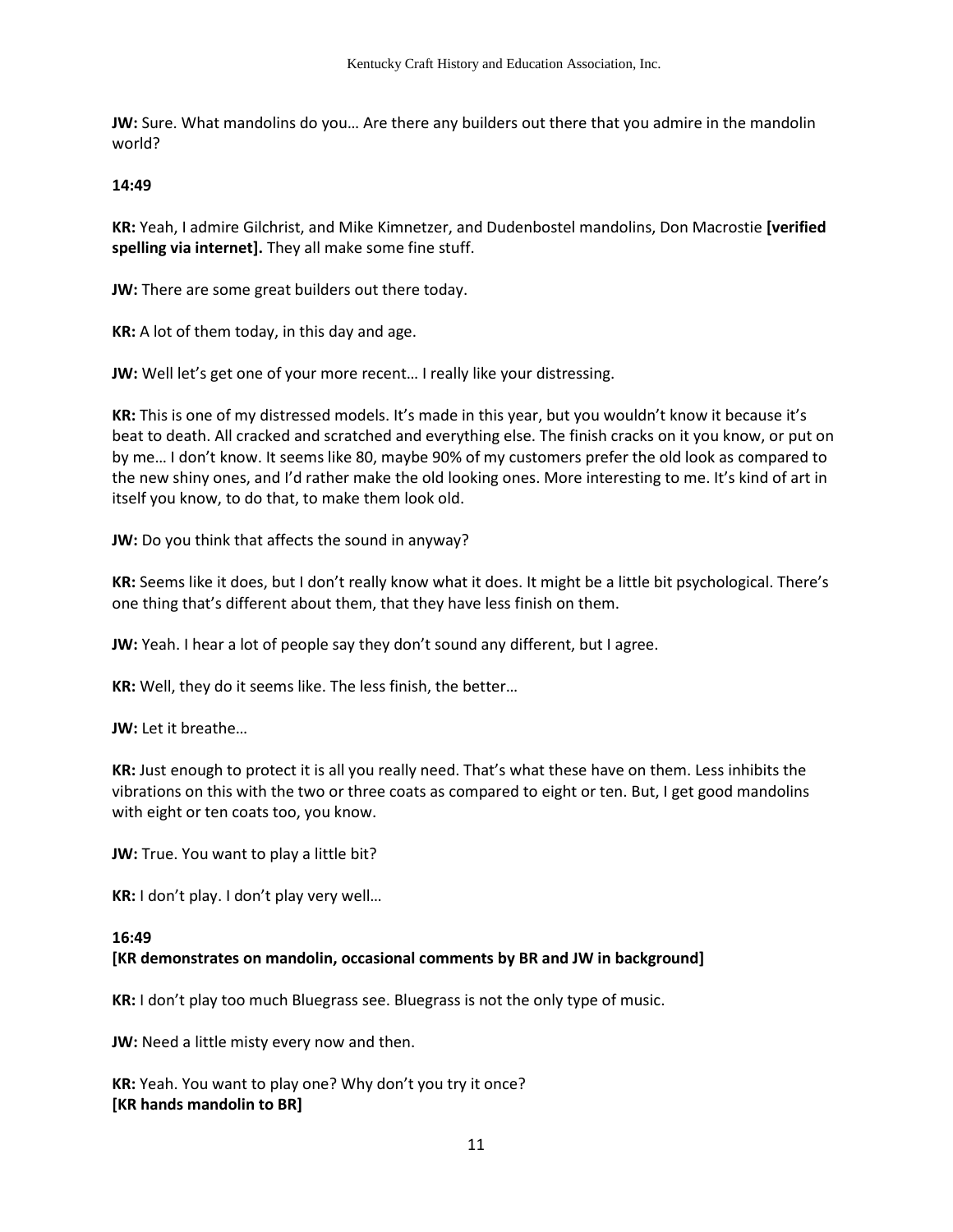**BR:** I'm not any good on the mandolin.

**KR:** That's what I said, but I was telling the truth.

## **17:46**

## **[BR demonstrates on mandolin]**

**KR:** He gets a good tone doesn't he?

**JW:** He gets a big sound!

**KR:** He gets a good tone. I always take my mandolins over there and let him try them when I get them done.

#### **[BR continues to demonstrate]**

#### **18:31 KR:** What is the name of that?

**BR:** I don't play anymore…

**KR:** What is the name of that?

## **BR:** … Uh… **[Hums song]** What is the name of that?

**KR:** Do you know, Jesse?

**JW:** I don't know that one.

**BR:** You've heard it, haven't you?

**JW:** Yeah, I've heard it. I've heard you play it... I hope I can just hold a mandolin when I'm ninety. I hope I can just hold one.

## **18:50-19:18 [BR continues to demonstrate]**

**BR:** And so forth…

**JW:** How did you all get to Rowan County? I guess you are on the border or Carter and Rowan.

**KR:** Yeah.

**BR:** What did you say?

**JW:** How'd you get here?

**KR:** How'd we end up here?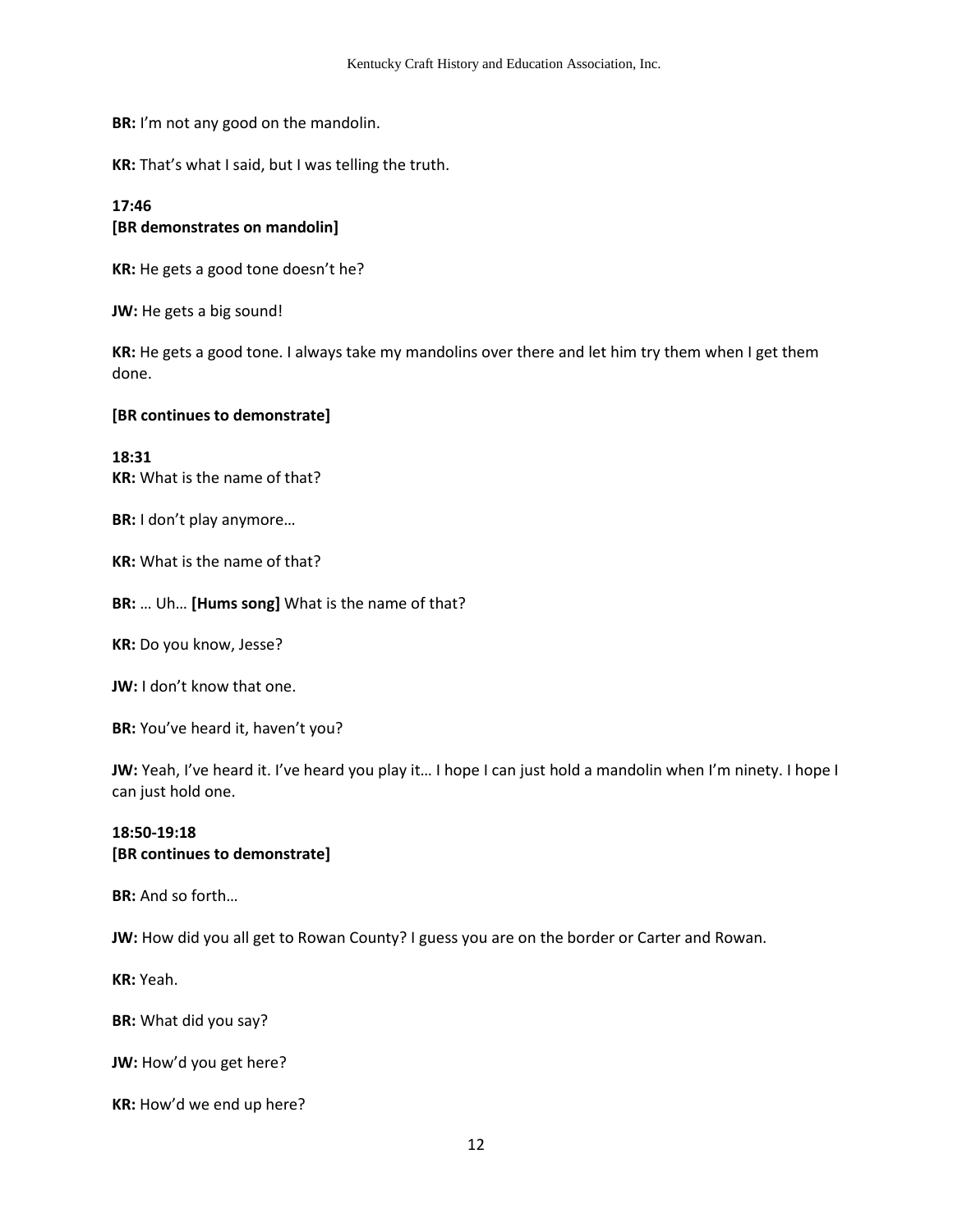**BR:** Oh, up here?

**JW & KR:** Yeah.

**KR:** I came to school here back in '72 or something like that.

**JW:** So you came from Floyd County?

**KR:** From Floyd County up here to go to Morehead State University, and just stayed around. That's what happened. In '84 they came up, my parents did.

**JW:** Not till '84. Ok. What about Steve?

**KR:** Same thing. Same story. Came to school here, and we just stayed.

**JW:** A lot of your family is right here.

**BR:** We all came down here and liked it pretty good on this mountain. We found us a place on this mountain here and liked that, so it's more like home.

**KR:** Been here ever since, except the time we went to Las Vegas.

**BR:** We spent a few years in Las Vegas. It was a long time.

**JW:** How long were you in Vegas?

**KR:** Five years.

**BR:** Five years we were there.

**KR:** Five years.

**JW:** What did you do while you were there? Did you…

**KR:** I had two little kids that were really tiny and I taught them how to play the fiddle. My sister had two little kids and they played the fiddle. We got a show on the Riviera Hotel. The show, Splash. We stayed there for five years.

**JW:** Five years.

**KR:** Yep.

**BR:** It was a good show. Everybody went wild over it. Those kids, they'd tear the place up.

**JW:** I remember seeing you on TV. What year was that?

**KR:**'87-'92.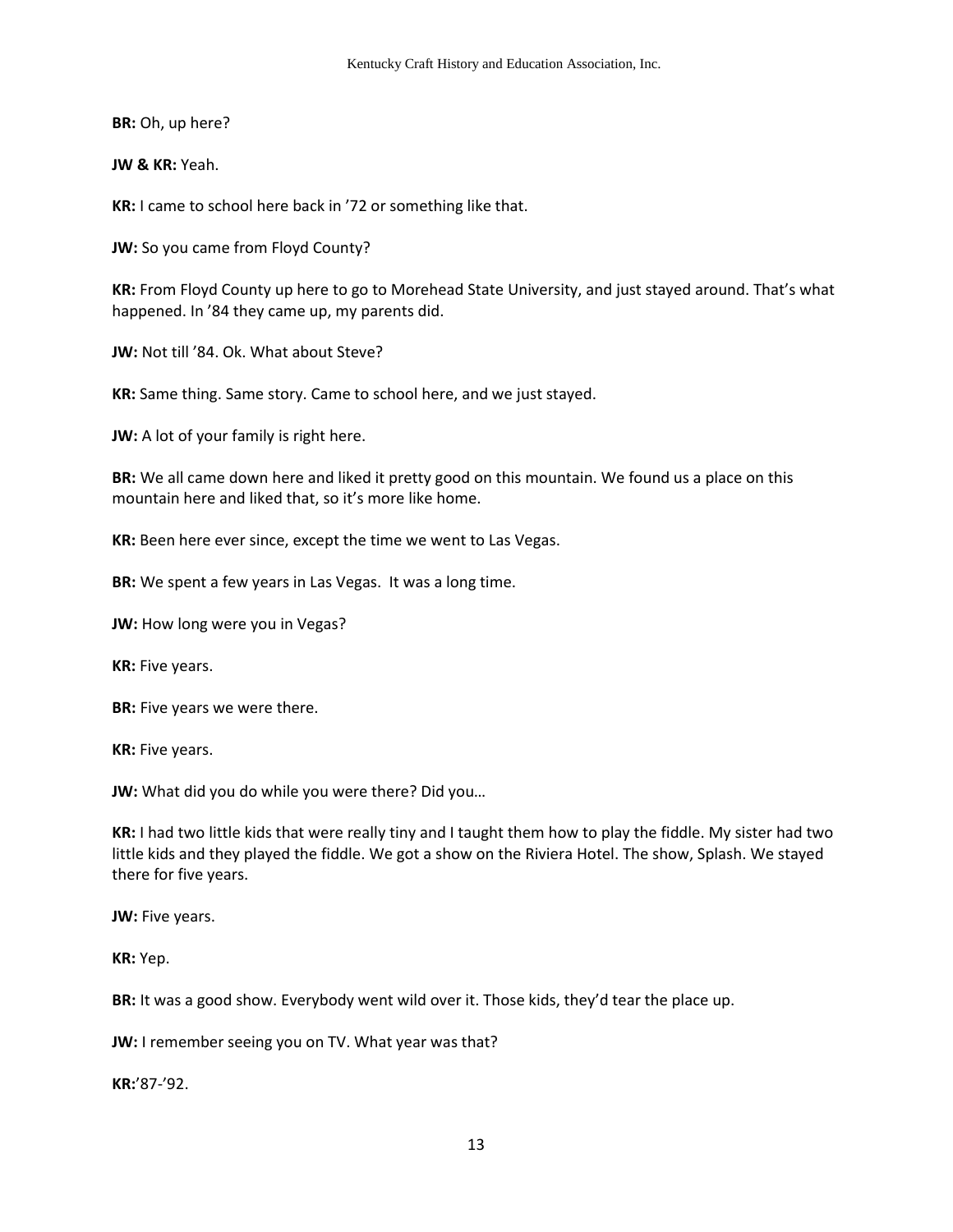**BR:** Is that when we played at the…

**KR:** You were just a kid then too weren't you?

**JW:** Yeah. It was a big sporting event, wasn't it? Didn't you play the National Anthem?

**KR:** Oh yeah, that was the Super Bowl XXV.

**JW:** Super Bowl XXV.

**KR:** Just one of the kids did that show. Seth Horton.

**JW:** I remember.

**KR:** Do you?

**JW:** I remember that.

**KR:** You can see them, you can't get a picture of them, but you can see them on the wall. Anyway, that's what we did for five years. Those kids kept themselves and us going.

**BR:** We all worked hard.

**KR:** We all worked hard and traveled all over the world.

**JW:** Do they still play? I know Angie does a lot.

**KR:** Angie wasn't one of them.

**BR:** They don't play like they did, no.

**KR:** Nathan lives in Lexington. He plays with a bunch of guys down there. That's about it. Just for fun.

**JW:** Any of them work on instruments?

**KR:** No. I guess none of them are interested in it.

**JW:** Not yet.

**KR:** Maybe they'll learn some day.

**JW:** Maybe Nathan will get an itch one of these days.

**KR:** I hope so.

**JW:** He's a great fiddler.

**KR:** Somebody needs to learn you know, some of the things that I've learned.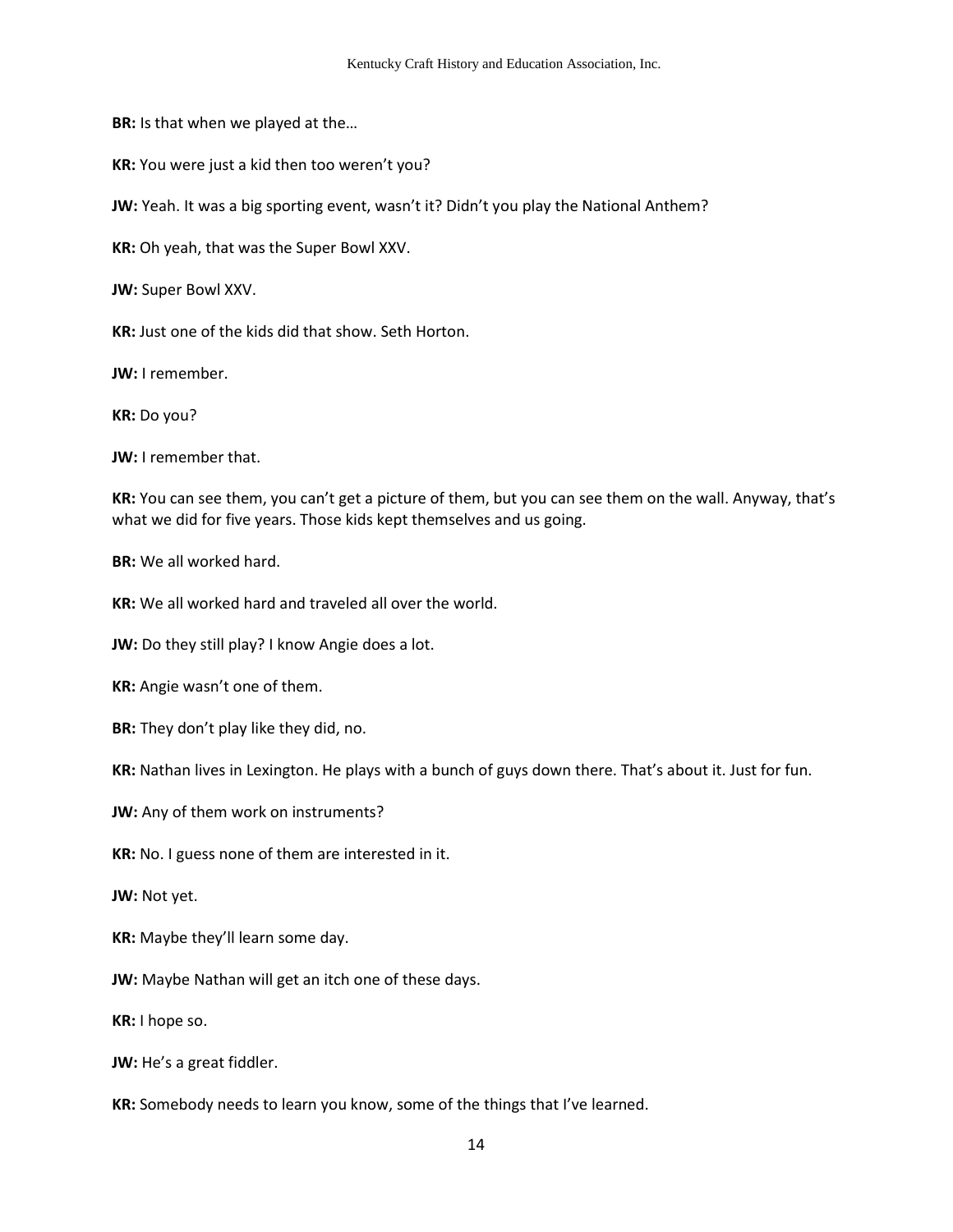**BR:** He better get it pretty quick, too, hadn't he?

**KR:** Why, am I getting ready to kick the bucket?

**BR:** I know a lot of things that I could teach people, but I don't because they don't come around.

**JW:** Yeah. Well, hopefully some people will get interested, a lot of young people.

**KR:** Oh yeah, there are some young kids who are playing good.

**BR:** Young kids don't want to do much anymore.

**JW:** They don't want to work.

**BR:** It ain't like it used to be.

**KR:** The ones that play good…

**BR:** What they want to do is this… [BR demonstrates pressing a gaming controller]. They get this stuff here, they sit there and do this all day and they don't ever amount to nothing.

**KR:** But now, there are some who don't do that and they play.

**JW:** There are some great players.

**KR:** You go to somewhere like Spigma [unsure of location/organization referenced] or IBMA and these little kids are coming up and playing. It's unbelievable the way that they can play. There's a few out there that don't just sit and play video games. There are some that play music.

**JW:** Yeah, there are some smart ones out there.

### **23:03**

**[Videographer stops filming to change battery]** 

**23:04 [Video resumes during a different conversation regarding guitar picks]** 

# **23:10 [Resume transcription]**

**JW:** They say Django Reinhardt used a button.

**KR:** He did?

**JW:** A big tortoise button. A little too round for me, but…

## **[General discussion, Interviewer reviews notes]**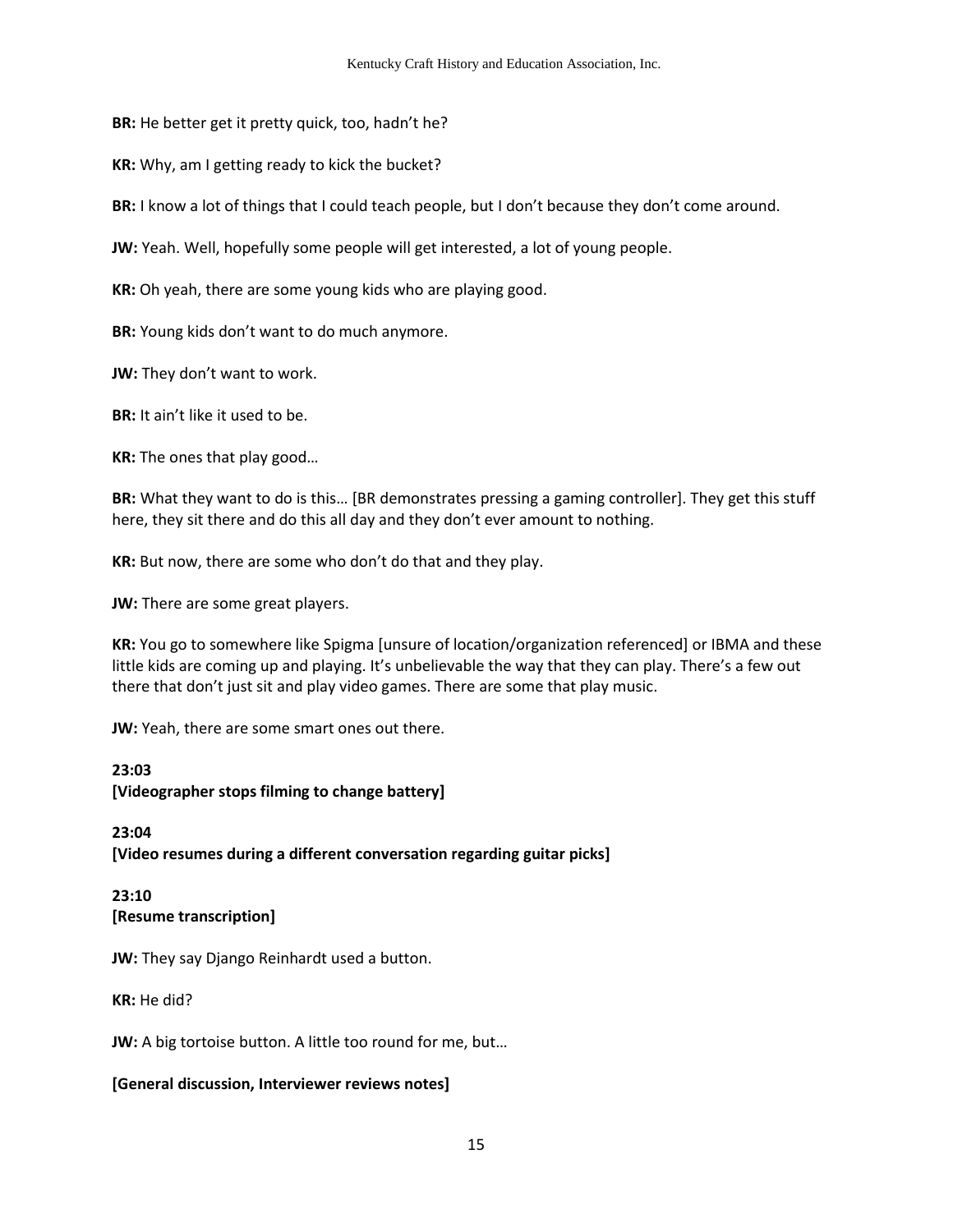## **24:02 [Interviewer resumes formal interview]**

**JW:** I thought since Stevie couldn't be here, maybe one of you would talk about the other great luthier in your family.

**KR:** Yeah, he's sick. He's not doing too well with his health right now. He taught him everything that he knows about how to restore and build fiddles.

**BR:** You'd say that would be a whole lot, but I don't know nothing… I don't know how I did it.

**KR:** But he can take a fiddle that is the worst, sorriest thing that, you know, that you could think possibly nothing could sound any worse and then do the work on it that he knows how to do and it will shake the floor.

**BR:** Makes a good fiddle out of them.

**KR:** How in the world he can do that.

**JW:** You know, a lot of people, professional musicians are playing his fiddles today.

**KR:** Yeah.

**BR:** Yeah, he's got a lot of them out there.

**KR:** He does good work. I mean, it looks good. His workmanship is top notch.

**JW:** Do you think the three of you would be doing this if you didn't live so close to each other? Do you think your little community here is…

**KR:** Well, it helps, you know. We kind of feed off each other, but I think I would be doing it anyway. I have been at it for so long. I don't see why… I don't know what else I would do. I can paint, I can do paintings. I want to learn to do some more of that before I die I hope.

**BR:** He's a real artist.

**JW:** Yeah.

**BR:** He's a wonderful one.

**JW:** I was thinking you might show us the back of that mandolin.

**KR:** Alright. I'm supposed to be a painter and this is one of the ones I painted back in '97. A picture of an angel playing a, well, it's actually a viola da gamba. I like to paint and I figured, well, why not just do everything, all that I can do, into one thing. So I can build mandolins, and I can carve, and I can do the painting, so I'm just going to do it all. All the things I know how to do. That's another thing that makes mine a little bit different I guess.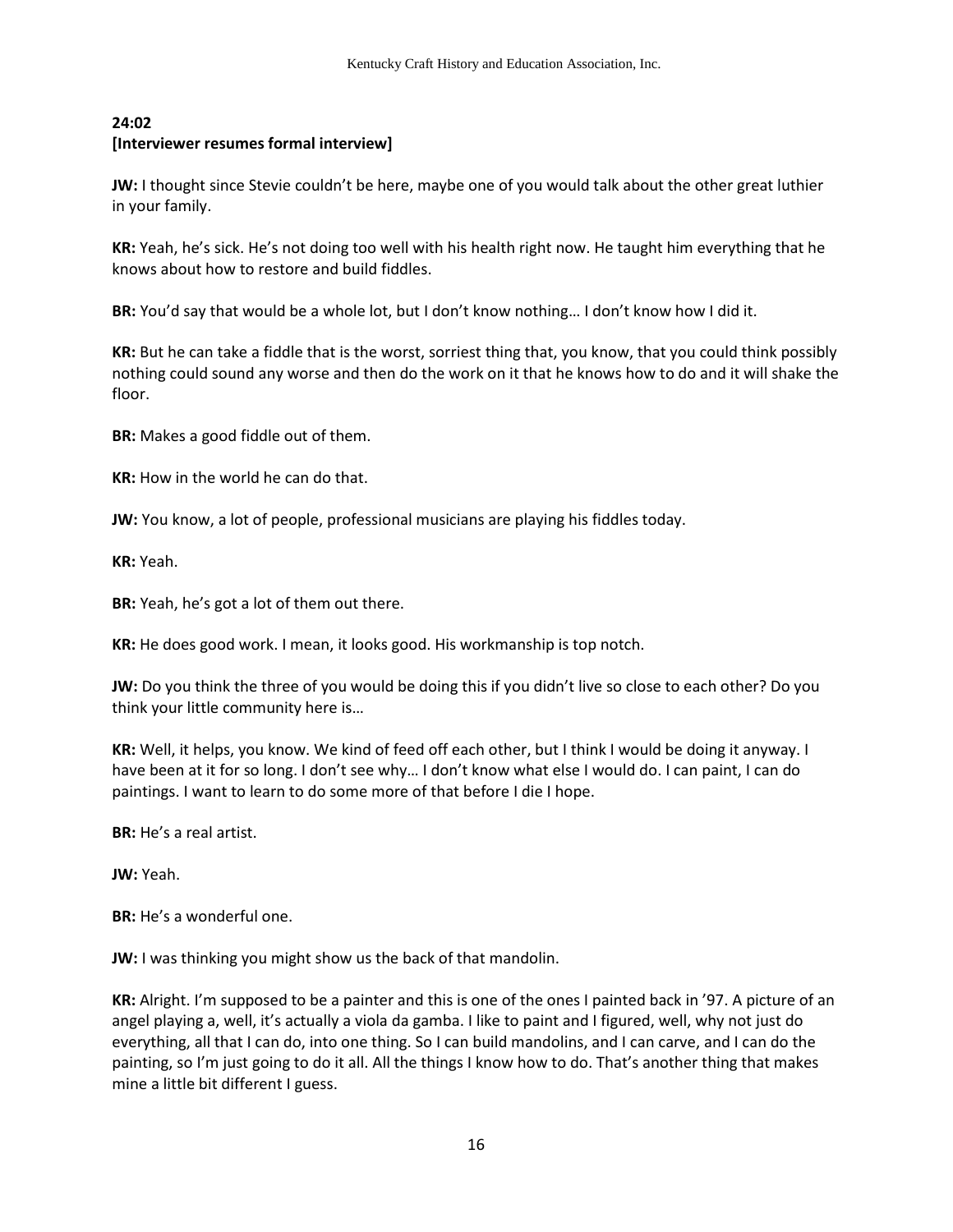**JW:** The carving is really unique.

**KR:** Yeah? I don't know anybody else that's doing that.

**JW:** Did you just do that because you learned to work with other mediums like...

**KR:** Sculpture?

**JW:** Sculpture and stuff? Working with…

**KR:** Yeah. Of course, the whole thing is sculpture. It's like sculpture, carving.

**JW:** Right.

**KR:** Carving and everything. But I just thought it would look really good to have a little carving.

**JW:** Did you ever see another mandolin builder do that?

**KR:** No.

**JW:** That's a really common thing on banjos.

**KR:** Yeah, Banjo necks and stuff, yeah, but I don't know why mandolins don't have that.

**BR:** I guess they are afraid to try it.

**KR:** Well, if they can do it on banjos, they can do it on a mandolin.

**BR:** But they don't build mandolins…

**JW:** Sometimes you see it on old fiddles too…

**KR:** Yeah, I've seen some carvings.

**JW:** Stevie does that on…

**KR:** And I don't know why mandolin makers today are not doing that.

JW: It's a beautiful touch. It's really...

**KR:** I think it is.

**JW:** It adds a lot of…

**BR:** You get a wonderful tone out of it.

**KR:** It's not really that difficult to do. You just sit down and start. I just draw them out free handedly and just start carving with a little knife. My dremel and stuff, you know. The way I look at it is, I'll work for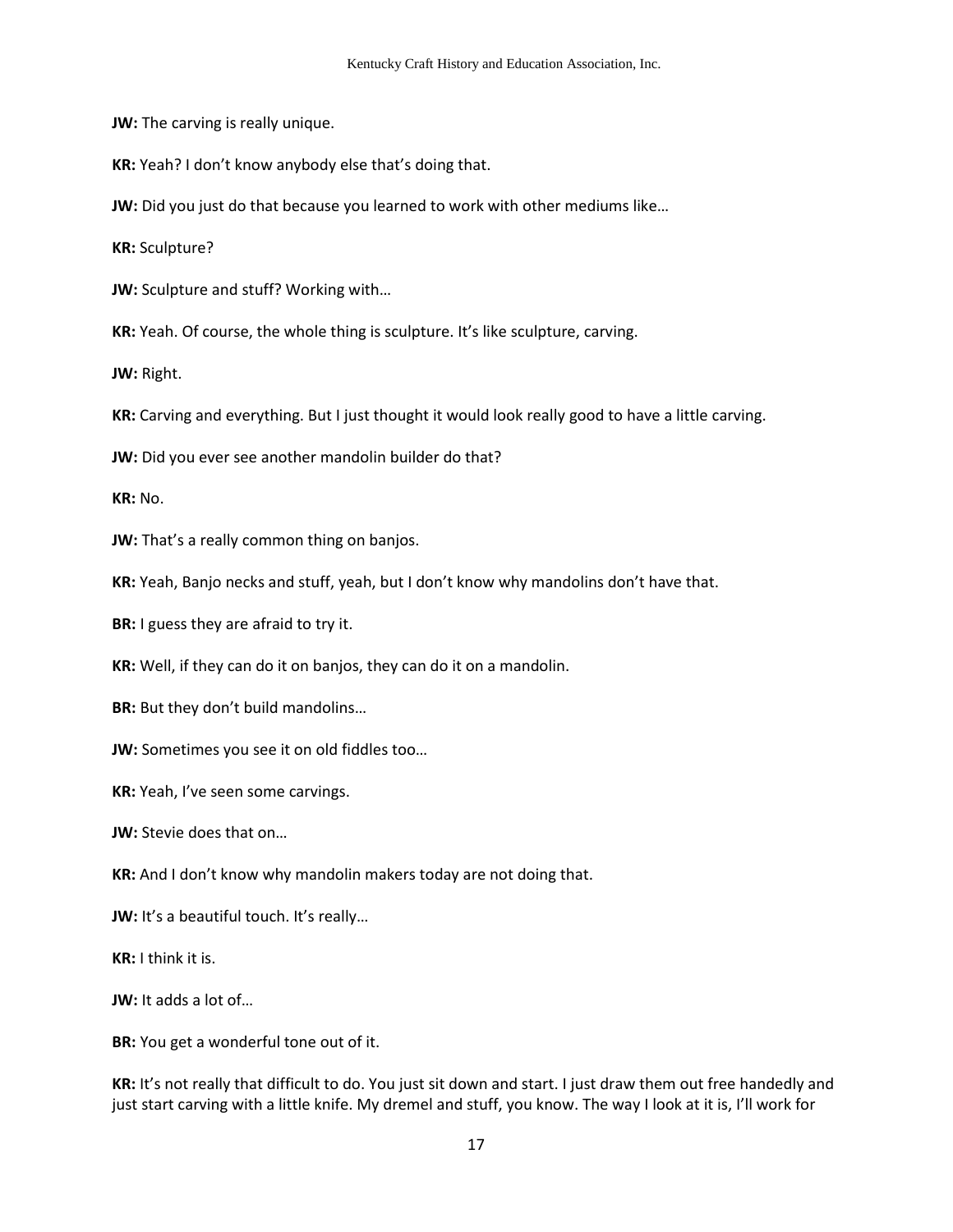four hours on it, and then, when I think it's done, then I'll put another four hours in it. It just keeps refining, getting sharper, more crisp and better. Then when you put the stain and the varnish on it, it looks pretty good. That's not a bad carving for a beginner, is it? Back in '97? I don't guess I was a beginner…

**JW:** No… It doesn't look like it.

**27:37**

**BR:** That old angel there is playing a good looking fiddle too…

**JW:** Mhm.

**KR:** That's a viola da gamba. You know what that is don't you?

**BR:** Yeah, a viola da gamba.

**KR:** It's got those sympathetic strings.

**BR:** Mhm.

**JW:** Well what do you hope, with all this work that you've put into making instruments, what do you hope to leave at some point in time.

**KR:** Well, I guess when we're gone, our stuff will still be around maybe, won't it?

**BR:** We hope it will be around, our stuff and everything.

**KR:** Well some of it is bound to be.

**BR:** But there's too many people who don't do anything anymore. They don't understand, they don't realize the art of anything. So many people are like that. So we just have to go along with those kind.

**JW:** Well you certainly appreciate it, so…

**BR:** Huh?

**JW:** You appreciate it.

**BR:** Yeah.

**JW:** And you create your own art.

**BR:** We appreciate some like that you know [points to mandolin on table], and if people don't like it, they can lump it.

**KR:** So they're here, the fiddles and the mandolins that we've done. I guess they'll stay here when we're gone. I always write a little, on the inside you know, up underneath where you can't see it, I always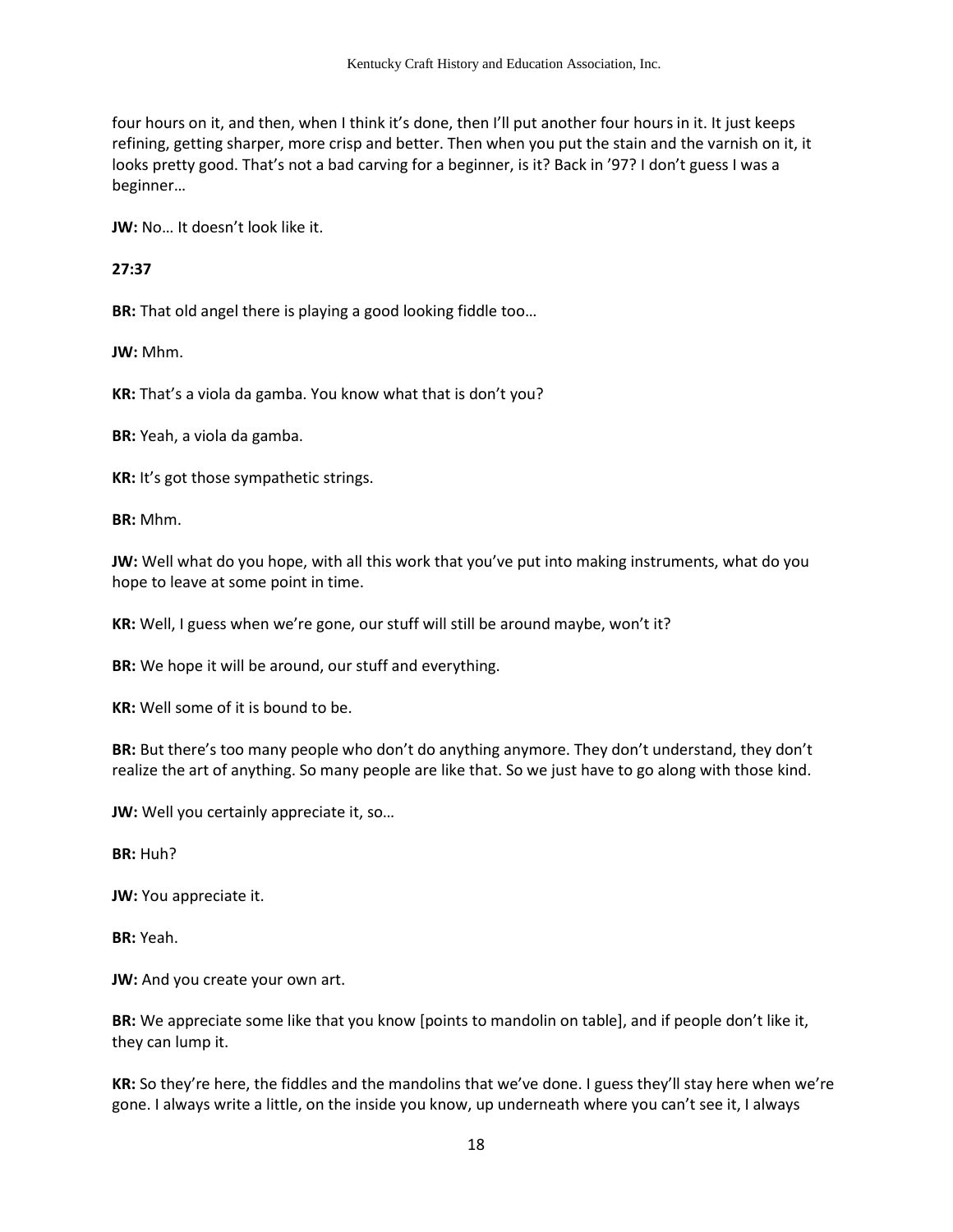write a little synopsis of what's going on at the time in my life. Sometimes there have been some quire things going on.

**JW:** Sure.

**KR:** I've been through a lot of stuff. Then I've, like this mandolin here, I come back and I take the top off and there it is. A little bit of writing in there, and I'm not going to read it to you because it's private. Sometimes I'll get into them like this one I'll say boy, I remember that. Maybe someday somebody else will get into it and open it up. The reason I do that is because I remember working on old violins made back in the 1700s. We took one apart one time and there was writing inside of it in a foreign language and I thought that was interesting, about what was going on at that time. So that's why I do it.

**JW:** I imagine building an instrument like that is a very personal thing, too.

**KR:** Yeah, it is. But that's just kind of a little touch that I give them. People try to get in there and read them. I usually put it in Spanish or something. I speak Spanish too, so it makes it a little harder for them to figure out.

**BR:** Yeah, he speaks fluent Spanish.

**KR:** I used to…

**BR:** Did you know that?

**JW:** No.

**KR:** I don't know about anymore. I was married to a Spanish lady for seven years. You remember, Laura?

**JW:** Yeah, I remember Laura.

**KR:** Well she made 53 mandolins.

**JW:** 53?

**KR:** Yeah.

**JW:** Is she the only person you've worked with building mandolins?

**KR:** Yep.

**BR:** Is he still taping?

## **[Videographer responds – Yes, do you want me to stop?]**

**BR & KR:** No, no.

**KR:** We don't care.